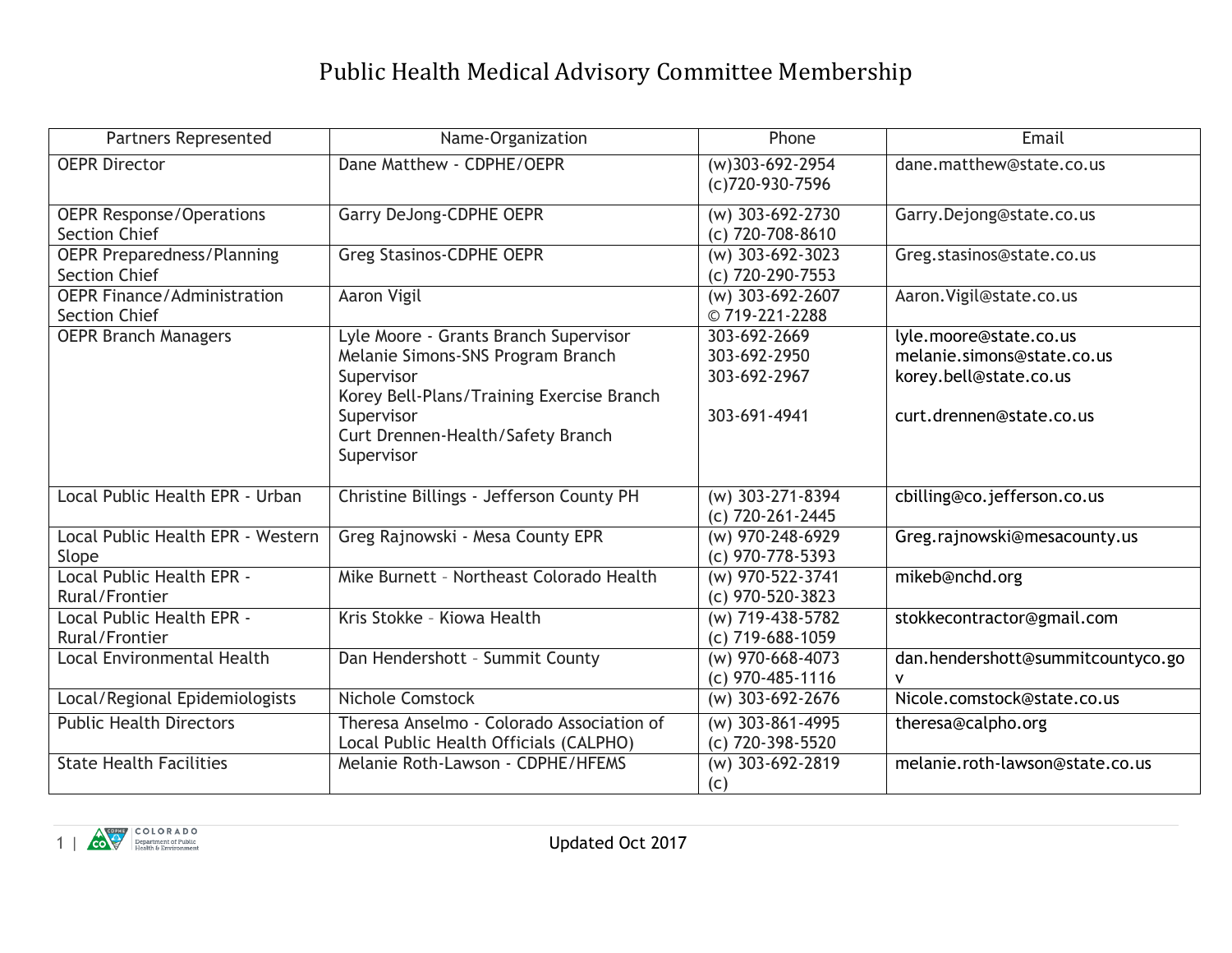## Public Health Medical Advisory Committee Membership

| Hospitals - Urban                      | Patrick Conroy - UC Health                                                     | (w)<br>(C)                             | patrick.conroy@uchealth.org      |
|----------------------------------------|--------------------------------------------------------------------------------|----------------------------------------|----------------------------------|
| Hospitals - Urban                      | Maclaine Butterfass - SCL Health                                               | $(W)$ 303-813-5163<br>(c) 720-346-3020 | Maclaine.Butterfass@sclhs.net    |
| Hospitals - Rural                      | Primary: Sharon Greenman - Melissa<br>Memorial Hospital Holyoke- Banner Health | (w) 970-854-2241                       | Sharon.greenman@bannerhealth.com |
|                                        | Alternate: Dave McGraw - Spanish Peaks<br>Regional Health Center - Walsenburg  | (w) 719-738-5145<br>(c) 719-989-0238   | dmcgraw@sprhc.org                |
| Hospitals - Frontier                   | David Mucha - The Memorial Hospital at Craig<br>- Memorial Regional Health     |                                        | David.mucha@tmhcraig.org         |
| <b>EMS-Metro</b>                       | James Robinson - Denver Paramedics                                             | (w)<br>(c)                             | James.Robinson@dhha.org          |
| <b>EMS-RETAC</b>                       | Linda Underbrink - Foothills RETAC                                             | (w)<br>(c)                             | linda.u@msn.com                  |
| <b>EMS</b> - Pediatrics                | Sean Caffrey - Anschutz Medical Campus                                         | $(w)$ 303-724-2565<br>(c) 720-383-0250 | sean.caffrey@ucdenver.edu        |
| <b>EMSC</b>                            | Jeanne Bakehouse - CDPHE Emergency<br>Medical and Trauma Services Branch Chief | (w) 303.692.2987<br>$(c)$ 303.253.5259 | jeanne.bakehouse@state.co.us     |
| <b>OEM-State</b>                       | Bruce Holloman - Office of HS/EM                                               | (w) 720-852-6614<br>(c) 720-884-6053   | bruce.holloman@STATE.CO.US       |
| <b>OEM-Local</b>                       | <b>OPEN</b>                                                                    | (w)<br>(c)                             |                                  |
| <b>Community Mental Health Centers</b> | Kyger Veatch - Health Solutions                                                | (w)<br>(c)                             | KygerV@health.solutions          |
| Long Term Care Facilities              | Ann Kokish - Colorado Health Care<br>Association                               | $(W)$ 303-861-8228<br>(c) 720-339-7364 | akokish@cohca.org                |
| Senior Living and Care Providers       | Deborah Lively - LeadingAge Colorado                                           | (w)<br>(c)                             | deborah@leadingagecolorado.org   |
| <b>Surgical Centers</b>                | Chris Skagen - CSCA                                                            | (w)<br>(c)                             | chris@cascacolorado.com          |
| <b>Primary Care</b>                    | Ron Quaife - Kaiser                                                            | $(W)$ 303-636-2935<br>(c) 303-909-1391 | ronald.d.quaife@kp.org           |